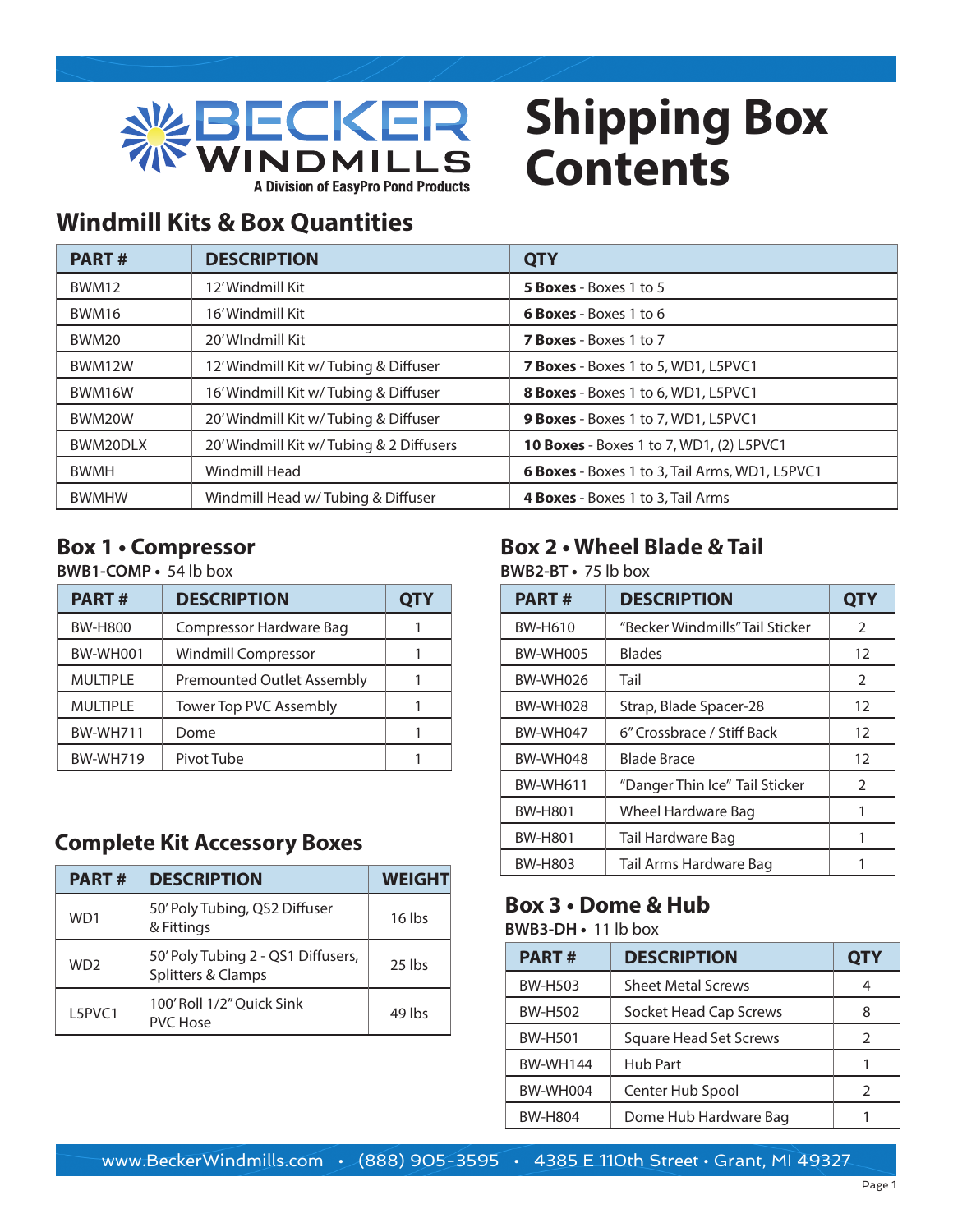

#### **Box 4 • 8' Tower & Tail Arm**

**BWB3-DH •** 58 lb box

| <b>PART#</b>    | <b>DESCRIPTION</b>                    | QTY |
|-----------------|---------------------------------------|-----|
| <b>BW-TP006</b> | Top Section Horizontal Brace, 12-7/8" | 4   |
| BW-TP008        | Horizontal Brace, 20-13/16"           | 4   |
| BW-TP009        | Horizontal Brace, 36-5/16"            | 4   |
| BW-TP011        | Crossbar, 19-1/4"                     | 8   |
| BW-TP012        | Crossbar, 33-3/8"                     | 4   |
| BW-TP019        | Top Leg, 48" (17 Holes)               | 4   |
| BW-TP020        | Leg, 48" (8 Holes)                    | 4   |
| <b>BW-TP040</b> | <b>Anchor Stake Clamp</b>             | 8   |
| BW-TP043        | Crossbar, 26-5/8"                     | 4   |
| <b>BW-TP147</b> | <b>Tensioner</b>                      | 4   |
| <b>BW-WH031</b> | <b>Tail Arm</b>                       | 1   |
| <b>BW-WH032</b> | <b>Tail Arm</b>                       | 1   |
| <b>BW-H805</b>  | Tightener Hardware Bag                | 1   |
| <b>BW-H806</b>  | Stake Clamp Hardware Bag              | 1   |
| <b>BW-H807</b>  | Tower Bolts Hardware Bag              | 1   |
| <b>BW-H808</b>  | 16 Bolt Hardware Bag                  | 1   |
| <b>BW-H809</b>  | Lag Bolt Hardware Bag                 | 1   |

#### **Box 5 • 12' Tower**

**BWB5-12T •** 49 lb box

| <b>PART#</b>    | <b>DESCRIPTION</b>          | <b>QTY</b> |
|-----------------|-----------------------------|------------|
| BW-TP008        | Horizontal Brace, 20-13/16" | 4          |
| BW-TP009        | Horizontal Brace, 36-5/16"  | 4          |
| BW-TP013        | Crossbar, 25-3/4"           | 8          |
| BW-TP014        | Crossbar, 36-1/2"           | 4          |
| BW-TP020        | Leg, 48" (8 Holes)          | 4          |
| BW-TP044        | Crossbar, 29-3/4"           | 4          |
| <b>BW-TP147</b> | Tensioner                   | 4          |
| <b>BW-TP051</b> | <b>Ground Stakes</b>        | 4          |
| <b>BW-H805</b>  | Tightener Hardware Bag      |            |
| <b>BW-H807</b>  | Tower Bolts Hardware Bag    |            |

# **Shipping Box Contents**

#### **Box 6 • 16' Tower Extension**

**BWB6-16T •** 43 lb box • *Only included with 16' windmills*

| <b>PART#</b>    | <b>DESCRIPTION</b>         | <b>QTY</b> |
|-----------------|----------------------------|------------|
| <b>BW-TP009</b> | Horizontal Brace, 36-5/16" | 4          |
| BW-TP010        | Horizontal Brace, 48"      | 4          |
| BW-TP015        | Crossbar, 32-1/4"          | 8          |
| <b>BW-TP016</b> | Crossbar, 41-11/16"        | 4          |
| BW-TP020        | Leg, 48" (8 Holes)         | 4          |
| BW-TP045        | Crossbar, 35"              | 4          |
| <b>BW-TP147</b> | Tensioner                  | 4          |
| <b>BW-H805</b>  | Tightener Hardware Bag     |            |
| <b>BW-H807</b>  | Tower Bolts Hardware Bag   |            |
| <b>BWHS</b>     | Hinge Set                  |            |

#### **Box 7 • 20' Tower Extension**

**BWB7-20T •** 49 lb box • *Only included with 20' windmills*

| <b>PART#</b>    | <b>DESCRIPTION</b>       | <b>QTY</b> |
|-----------------|--------------------------|------------|
| BW-TP010        | Horizontal Brace, 48"    | 8          |
| BW-TP017        | Crossbar, 39-1/8"        | 8          |
| BW-TP018        | Crossbar, 47-7/8"        | 4          |
| <b>BW-TP020</b> | Leg, 48" (8 Holes)       | 4          |
| BW-TP046        | Crossbar, 41-1/8"        | 4          |
| <b>BW-TP147</b> | Tensioner                | 4          |
| <b>BW-H805</b>  | Tightener Hardware Bag   |            |
| <b>BW-H807</b>  | Tower Bolts Hardware Bag |            |

All Windmill Hardware Bag contents listed on page 3

www.BeckerWindmills.com • (888) 905-3595 • 4385 E 110th Street • Grant, MI 49327